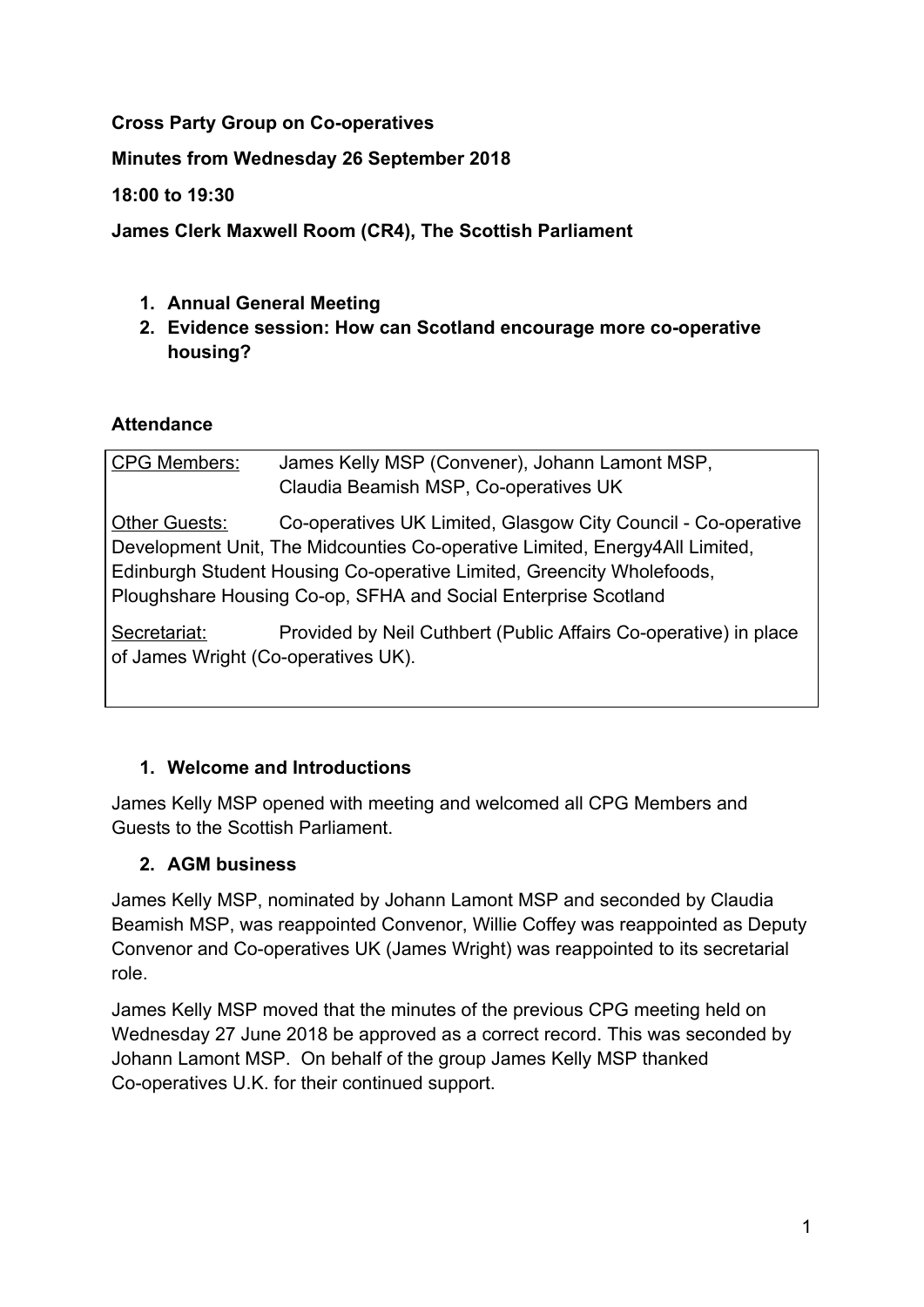### **3. Introduction to the Co-operative housing research project**

James Kelly MSP advised that following the presentation from West Whitlawburn Housing Co-operative at the previous meeting of the group in June it had been agreed and proposed to take evidence from a number of Scottish housing co-operative on their experience providing services to members. This was with the aim of producing a report with policy recommendations early in 2019.

With 150,000 people in Scotland on waiting lists he considered much more deeds to be done to meet the demand on housing. Greater use of the housing co-operative model would be one way to achieve this but no new housing Coops been created in Scotland during the previous 15 years.

# **4. Experience of Scottish housing co-operatives**

## **a. Scottish Federations of Housing Associations (SFHA)**

James Kelly MSP welcomed Sarah Boyack (Head of Public Affairs) who gave evidence on behalf of SFHA. She highlighted the success of housing co-ops and their greater role in other countries such as Sweden and Norway. There has been periods of co-operative housing being established in Scotland but currently there was no great political impetus for housing co-ops to be established despite clear benefits. While there are governance and investment challenges for co-ops there are some clear areas for growth such as in student accommodation. SFHA did consider the government could do more to encourage and support the growth of co-operative housing in Scotland.

### **b. Ploughshare Housing Co-op, Edinburgh**

James Kelly MSP welcomed Laura David and Oliver Dickson from Ploughshare Housing Co-op in Edinburgh which is a small scale shared home in Edinburgh. They described the issues for many trying to find affordable accommodation in Edinburgh and how a shared house was attractive for people seeking somewhere to live at relatively low cost. They said autonomy of decision making is a real benefit for the Ploughshare housing co operative. Laura and Oliver said the biggest obstacle for them for further expansion is cost of property in Edinburgh. They said that when disposing of public buildings (eg Boroughmuir High School) the government should not just accept the highest offer but should investigate other options such as housing